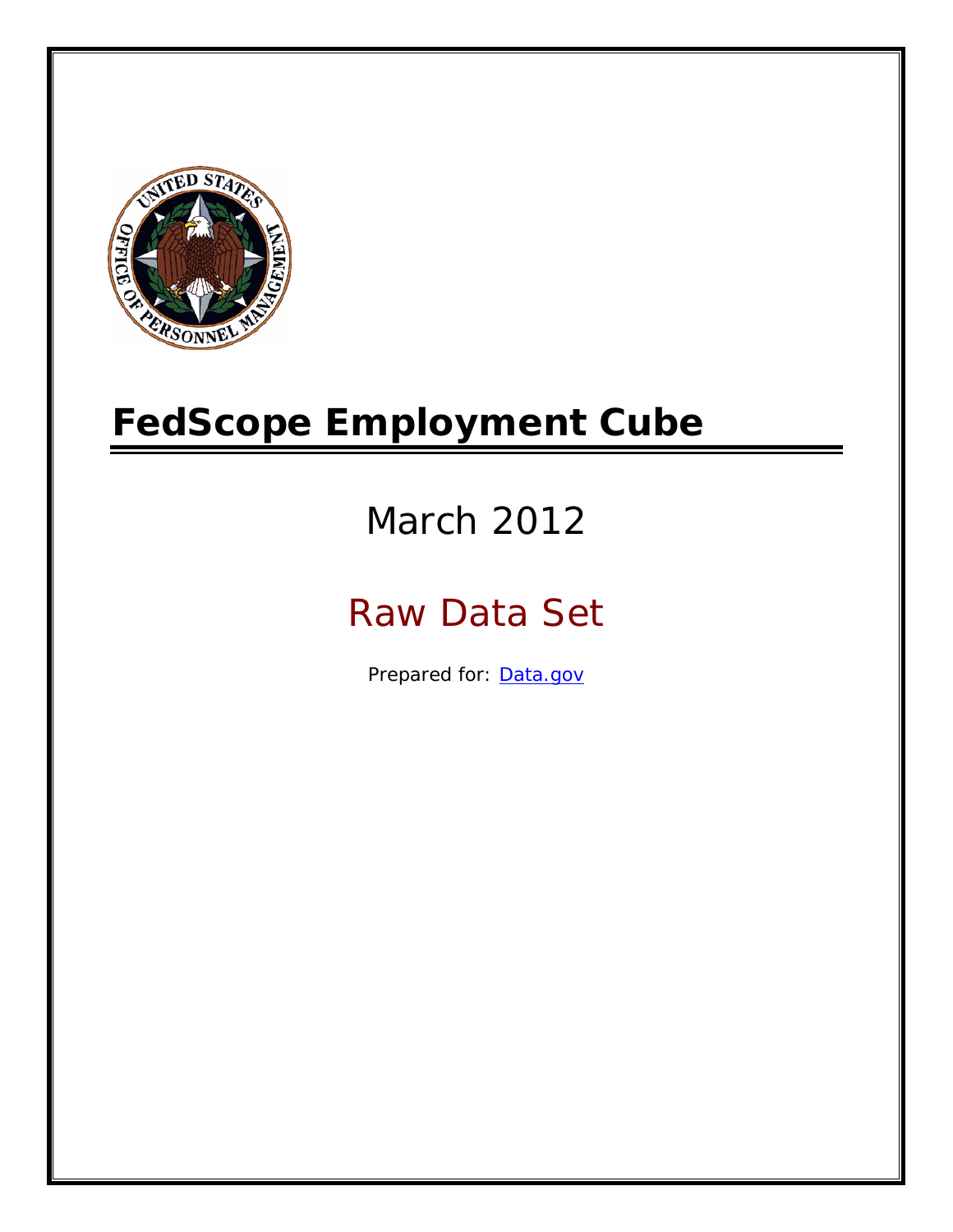

# **Table of Contents**

| $\mathbf{1}$   |      | <b>OVERVIEW</b>                                | 3              |
|----------------|------|------------------------------------------------|----------------|
|                | 1.1  | Purpose                                        | 3              |
|                | 1.2  | <b>Scope</b>                                   | 3              |
| $\overline{2}$ |      | <b>RAW DATA SET FILE</b>                       | 3              |
|                | 2.1  | <b>FACTDATA</b>                                | 3              |
| 3              |      | <b>DIMENSION TRANSLATIONS FILES</b>            | 5              |
|                | 3.1  | Agency                                         | 5              |
|                | 3.2  | Location                                       | 6              |
|                | 3.3  | Age                                            | 6              |
|                | 3.4  | <b>Education Level</b>                         | $\overline{7}$ |
|                | 3.5  | <b>General Schedule &amp; Equivalent Grade</b> | 8              |
|                | 3.6  | <b>Length of Service</b>                       | 8              |
|                | 3.7  | Occupation                                     | 9              |
|                | 3.8  | <b>Occupation Category</b>                     | 9              |
|                | 3.9  | Pay Plan & Grade                               | 10             |
|                | 3.10 | <b>Salary Level</b>                            | 10             |
|                | 3.11 | <b>STEM Occupations</b>                        | 11             |
|                |      | 3.12 Supervisory Status                        | 11             |
|                |      | 3.13 Type of Appointment                       | 12             |
|                |      | 3.14 Work Schedule                             | 12             |
|                | 3.15 | <b>Work Status</b>                             | 13             |
|                |      | 3.16 Date                                      | 13             |
|                |      | 3.17 Employment                                | 14             |
|                |      | 3.18 Average Salary                            | 14             |
|                | 3.19 | <b>Average Length of Service</b>               | 14             |
| $\overline{4}$ |      | <b>DATA DEFINITIONS</b>                        | 15             |
|                | 4.1  | Agency                                         | 15             |
|                | 4.2  | Location                                       | 15             |
|                | 4.3  | Age                                            | 15             |
|                | 4.4  | <b>Education Level</b>                         | 15             |
|                | 4.5  | <b>General Schedule &amp; Equivalent Grade</b> | 15             |
|                | 4.6  | <b>Length of Service</b>                       | 15             |
|                | 4.7  | Occupation                                     | 15             |
|                | 4.8  | <b>Occupation Category</b>                     | 15             |
|                | 4.9  | Pay Plan & Grade                               | 16             |
|                | 4.10 | <b>Salary Level</b>                            | 16             |
|                | 4.11 | <b>STEM Occupations</b>                        | 16             |
|                | 4.12 | <b>Supervisory Status</b>                      | 16             |
|                | 4.13 | <b>Type of Appointment</b>                     | 16             |
|                | 4.14 | <b>Work Schedule</b>                           | 16             |

**Source**: FedScope (https://www.fedscope.opm.gov/) 1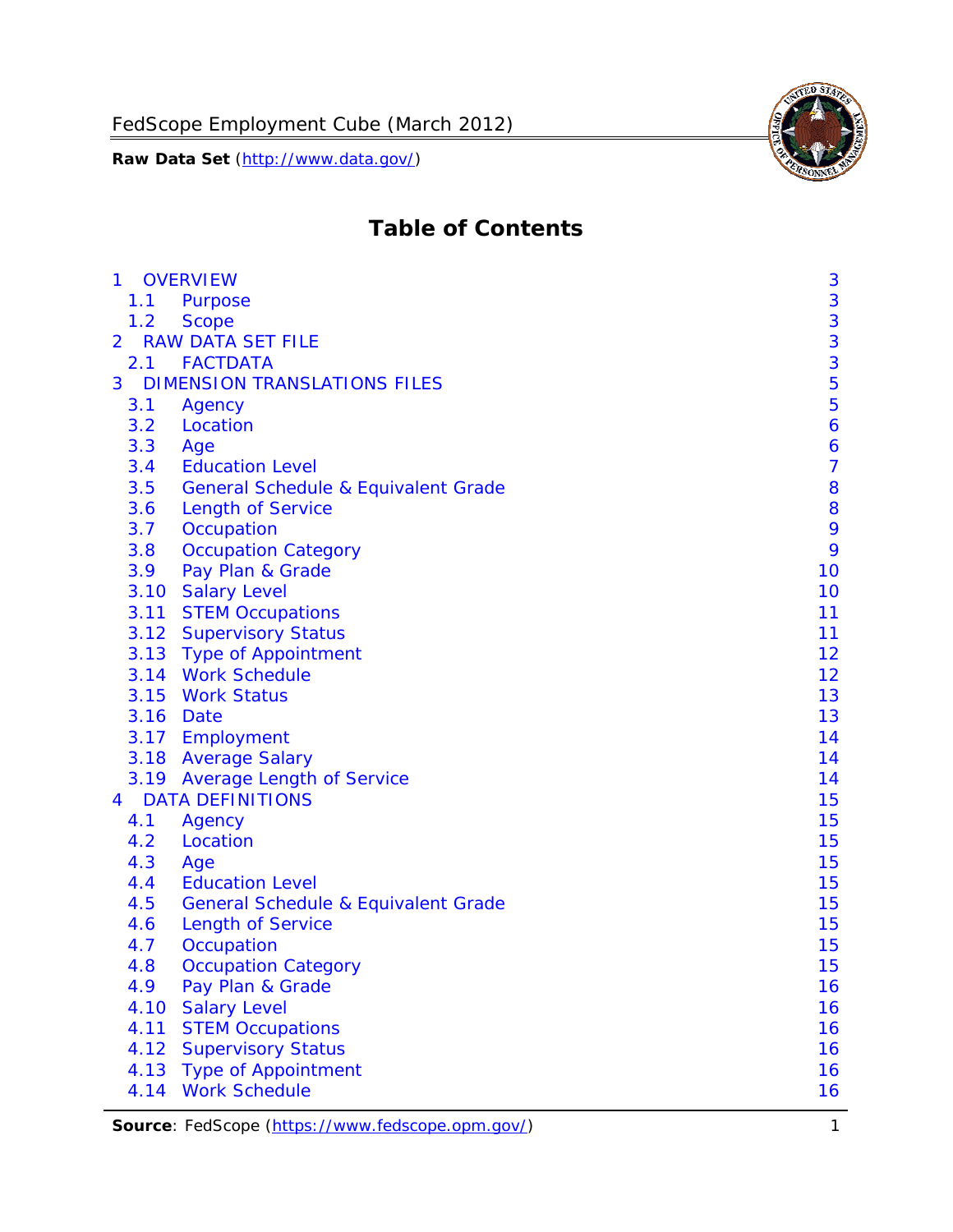FedScope Employment Cube (March 2012)

**Raw Data Set** (http://www.data.gov/)

|               | 4.15 Work Status                                    | 16 |
|---------------|-----------------------------------------------------|----|
|               | 4.16 Date                                           | 16 |
|               | 4.17 Employment                                     | 17 |
|               | 4.18 Average Salary                                 | 17 |
|               | 4.19 Average Length of Service                      | 17 |
|               | 5 APPENDIX                                          | 18 |
| 5.1           | SAS Program to Read Raw Data Sets for Data Analysis | 18 |
| $5.2^{\circ}$ | <b>FedScope General Public Web Site</b>             | 18 |

# **Listing of Tables**

| Table 2.1: FACTDATA.TXT Record Layout   | 4  |
|-----------------------------------------|----|
| Table 3.1: DTagy.txt Record Layout      | 5  |
| Table 3.2: DTloc.txt Record Layout      | 6  |
| Table 3.3: DTagelvl.txt Record Layout   | 6  |
| Table 3.4: DTedlvl.txt Record Layout    | 7  |
| Table 3.5: DTgsegrd.txt Record Layout   | 8  |
| Table 3.6: DTIoslyl.txt Record Layout   | 8  |
| Table 3.7: DTocc.txt Record Layout      | 9  |
| Table 3.8: DTpatco.txt Record Layout    | 9  |
| Table 3.9: DTppgrd.txt Record Layout    | 10 |
| Table 3.10: DTsallvl.txt Record Layout  | 10 |
| Table 3.11: DTstemocc.txt Record Layout | 11 |
| Table 3.12: DTsuper.txt Record Layout   | 11 |
| Table 3.13: DTtoa.txt Record Layout     | 12 |
| Table 3.14: DTwrksch.txt Record Layout  | 12 |
| Table 3.15: DTwkstat.txt Record Layout  | 13 |
| Table 3.16: DTdate.txt Record Layout    | 13 |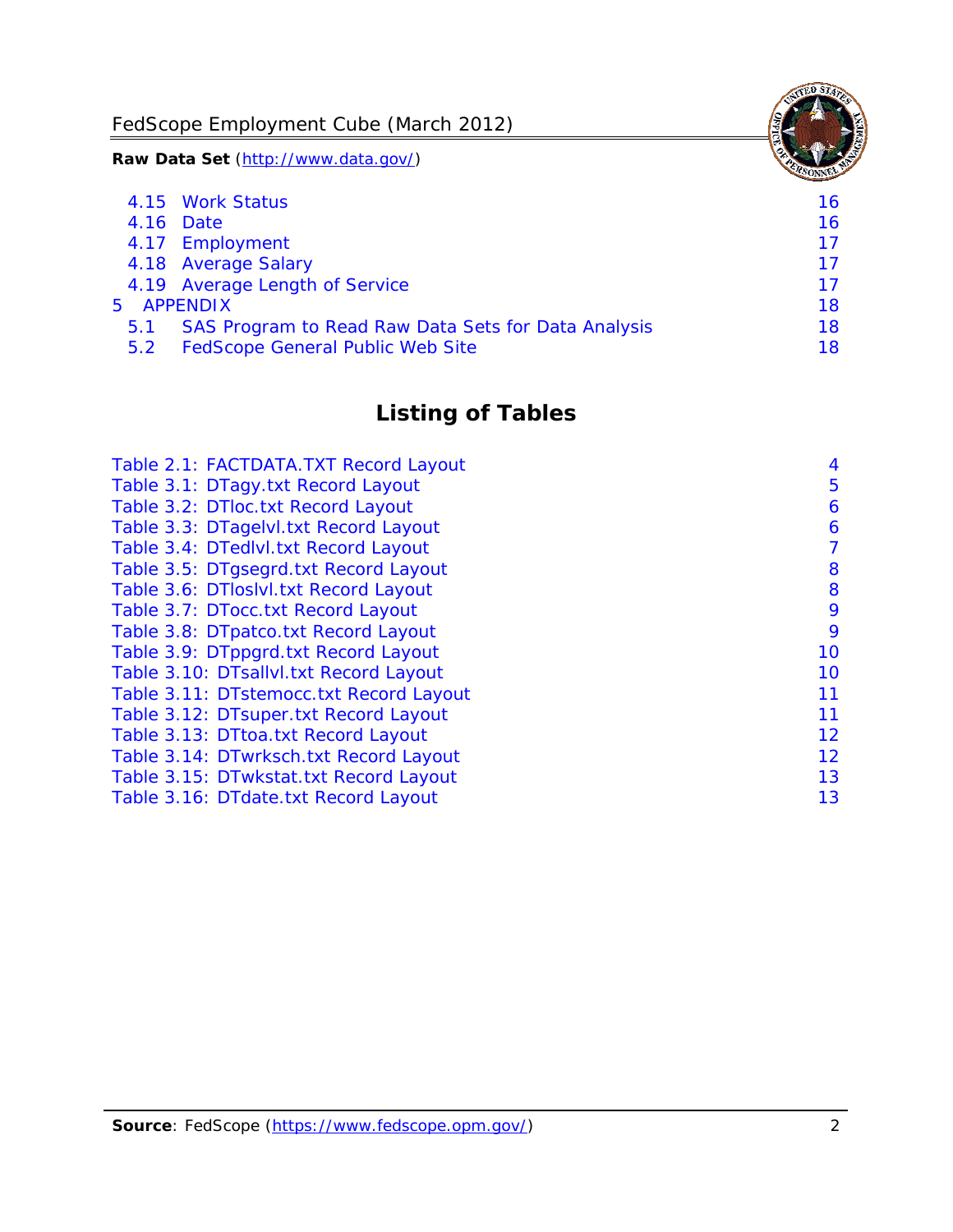

# <span id="page-3-0"></span>**1 OVERVIEW**

#### *1.1 Purpose*

<span id="page-3-1"></span>The purpose of this raw data set is to increase public access to high value, machine readable datasets generated by the U.S. Office of Personnel Management. The FedScope Employment Cube data sets are available via [Data.gov](http://www.data.gov/).

#### <span id="page-3-2"></span>*1.2 Scope*

The scope of this raw data set includes data elements used in the creation of the FedScope Employment Cube [\(https://www.fedscope.opm.gov/\)](https://www.fedscope.opm.gov/). **NOTE**: Starting in FY 2010, the OPM Statistical Data Mart (SDM) is the source for all FedScope data. The SDM is processed data from the Enterprise Human Resources Integration (EHRI) data warehouse. Data is processed on a quarterly basis (i.e. March, June, September and December).

# <span id="page-3-3"></span>**2 RAW DATA SET FILE**

# <span id="page-3-4"></span>*2.1 FACTDATA*

This "**delimited**" (comma separated value (**CSV**)) raw data set provides employee population data as of March 2012. Each column value is separated by a "**comma**" from the next column's value and each row starts a new record. Each record contains 20 data elements. The record layout for FACTDATA.TXT is depicted in [Table 2.1](#page-4-1) below: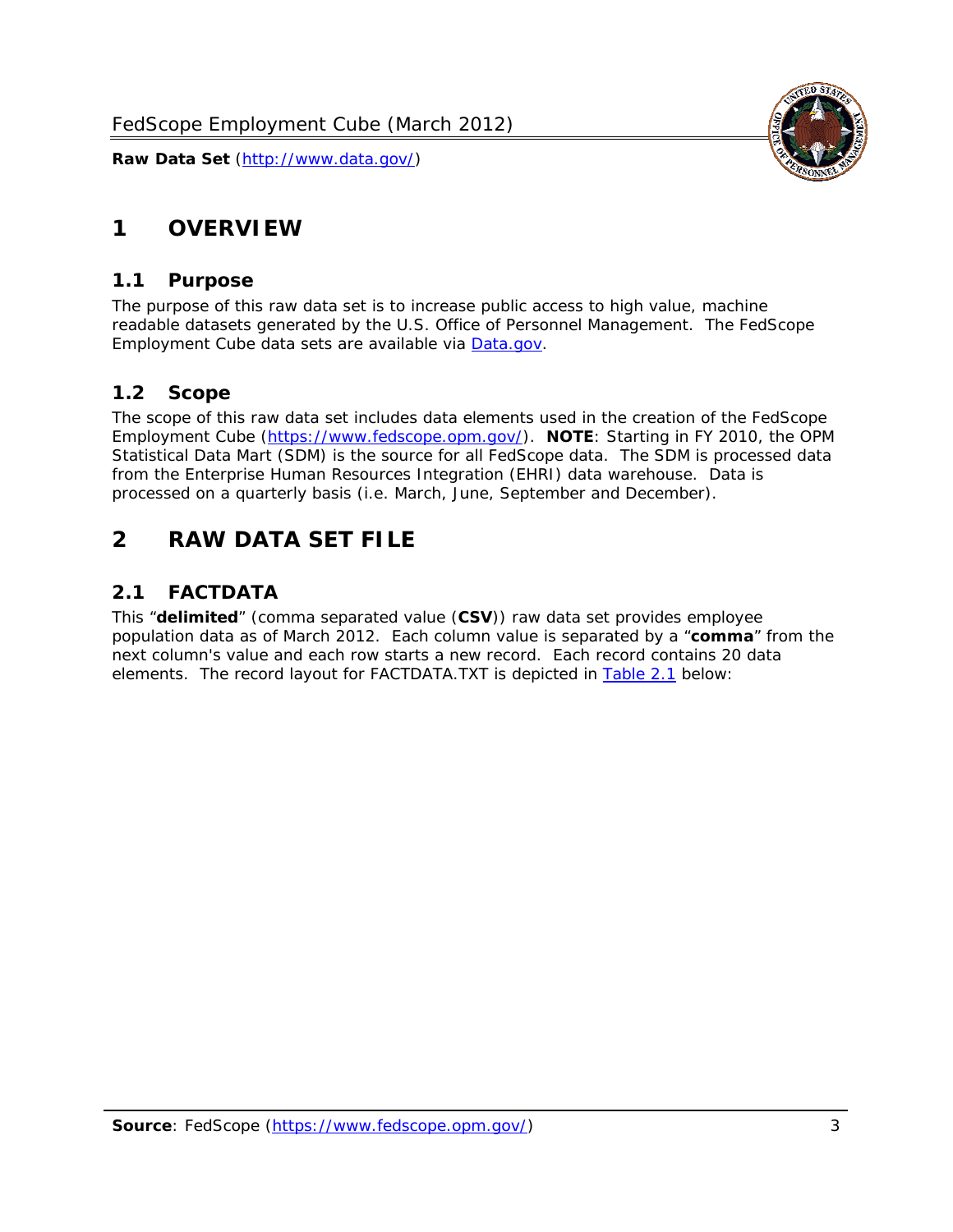

<span id="page-4-1"></span><span id="page-4-0"></span>

| Data<br><b>Column</b> | <b>DATA ELEMENT NAME</b>            | <b>CSV</b><br>Column<br><b>Name</b> | <b>CSV</b><br><b>Column</b><br><b>Format</b> |
|-----------------------|-------------------------------------|-------------------------------------|----------------------------------------------|
|                       | Agency                              | <b>AGYSUB</b>                       | <b>TEXT</b>                                  |
| $\overline{2}$        | Location                            | LOC.                                | <b>TEXT</b>                                  |
| 3                     | Age                                 | <b>AGELVL</b>                       | <b>TEXT</b>                                  |
| 4                     | <b>Education Level</b>              | <b>EDLVL</b>                        | <b>TEXT</b>                                  |
| 5                     | General Schedule & Equivalent Grade | <b>GSEGRD</b>                       | <b>TEXT</b>                                  |
| 6                     | Length of Service                   | <b>LOSLVL</b>                       | <b>TEXT</b>                                  |
| $\overline{7}$        | Occupation                          | OCC                                 | <b>TEXT</b>                                  |
| 8                     | <b>Occupation Category</b>          | <b>PATCO</b>                        | <b>TEXT</b>                                  |
| 9                     | Pay Plan & Grade                    | <b>PPGRD</b>                        | <b>TEXT</b>                                  |
| 10                    | Salary Level                        | <b>SALLVL</b>                       | <b>TEXT</b>                                  |
| 11                    | <b>STEM Occupations</b>             | <b>STEMOCC</b>                      | <b>TEXT</b>                                  |
| 12                    | <b>Supervisory Status</b>           | <b>SUPERVIS</b>                     | <b>TEXT</b>                                  |
| 13                    | Type of Appointment                 | <b>TOA</b>                          | <b>TEXT</b>                                  |
| 14                    | Work Schedule                       | <b>WORKSCH</b>                      | <b>TEXT</b>                                  |
| 15                    | Work Status                         | <b>WORKSTAT</b>                     | <b>TEXT</b>                                  |
| 16                    | Date (e.g. 201203)                  | <b>DATECODE</b>                     | <b>TEXT</b>                                  |
| 17                    | Employment                          | <b>EMPLOYMENT</b>                   | <b>NUMERIC</b>                               |
| 18                    | Average Salary                      | <b>SALARY</b>                       | <b>NUMERIC</b>                               |
| 19                    | Average Length of Service           | <b>LOS</b>                          | <b>NUMERIC</b>                               |
|                       | <b>Total Records: 2,102,269</b>     |                                     |                                              |

#### **Table 2.1: FACTDATA.TXT Record Layout**

**NOTE**: If importing this table (data set) into Excel, change the "column data format" for columns 1-17 from "General" to "Text". Columns 18-20 can be imported as "General" data format. In Excel, the "General" data format converts numeric values to numbers. Columns 1-17 are TEXT fields; Columns 18-20 are NUMERIC fields.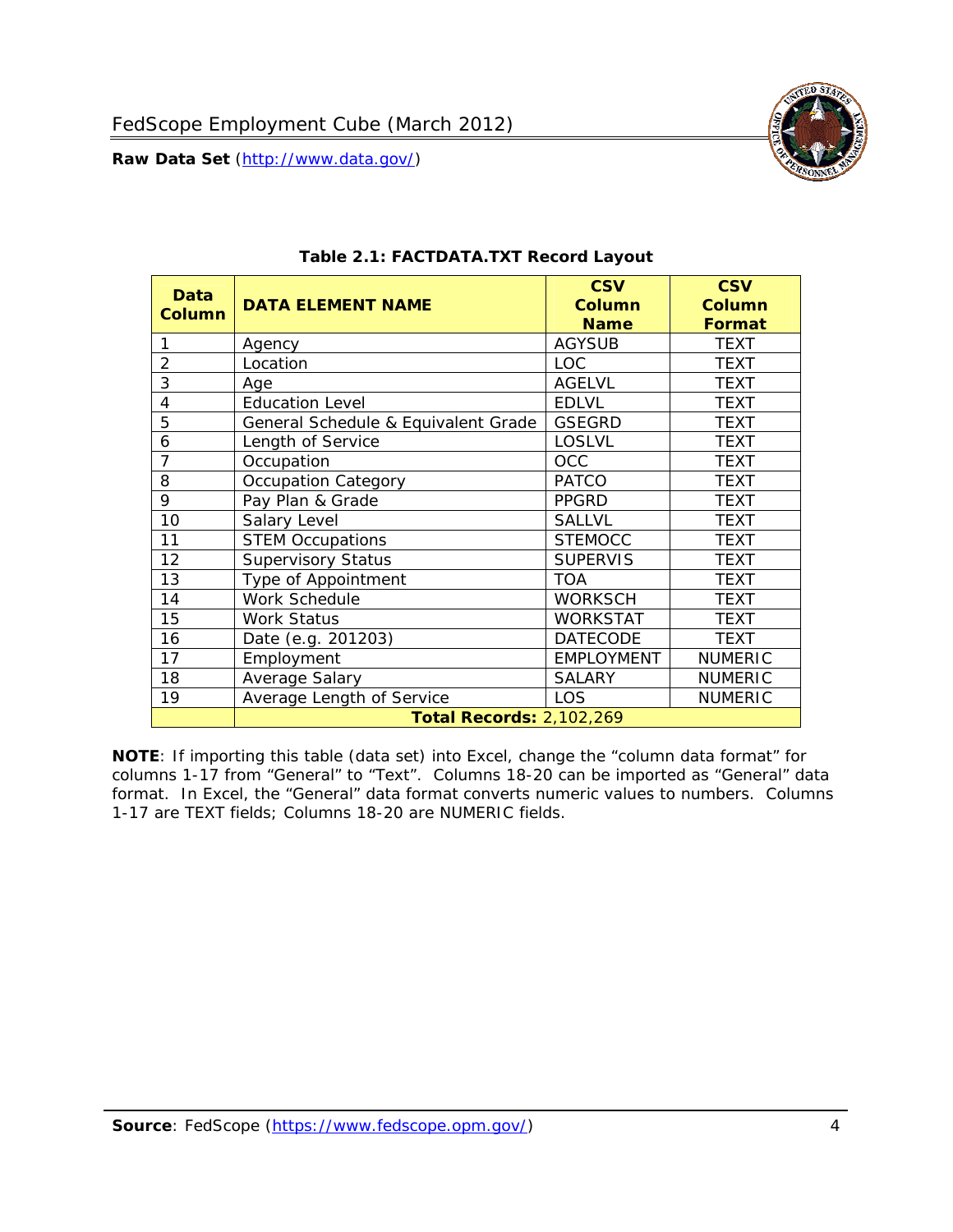

# <span id="page-5-0"></span>**3 DIMENSION TRANSLATIONS FILES**

#### <span id="page-5-1"></span>*3.1 Agency*

<span id="page-5-3"></span><span id="page-5-2"></span>This "**delimited**" (comma separated value (**CSV**)) data file provides translations for the agency data element contained in the employee population data file (FACTDATA.TXT). See [Table 2.1.](#page-4-1) Each column value is separated by a "**comma**" from the next column's value and each row starts a new record. Each record contains 6 data elements. The record layout for DTagy.txt is depicted in **Table 3.1** below:

| Data<br>Column            | <b>DATA ELEMENT NAME</b>       | <b>CSV</b><br><b>Column</b><br><b>Name</b> | <b>CSV</b><br><b>Column</b><br><b>Format</b> |
|---------------------------|--------------------------------|--------------------------------------------|----------------------------------------------|
|                           | Agency Type                    | <b>AGYTYP</b>                              | <b>TEXT</b>                                  |
| 2                         | <b>Agency Type Translation</b> | <b>AGYTYPT</b>                             | <b>TEXT</b>                                  |
| 3                         | Agency                         | AGY                                        | <b>TEXT</b>                                  |
| 4                         | <b>Agency Translation</b>      | <b>AGYT</b>                                | <b>TEXT</b>                                  |
| 5                         | Agency Sub element             | <b>AGYSUB</b>                              | <b>TEXT</b>                                  |
| 6                         | Agency Sub element Translation | <b>AGYSUBT</b>                             | <b>TEXT</b>                                  |
| <b>Total Records: 543</b> |                                |                                            |                                              |

#### **Table 3.1: DTagy.txt Record Layout**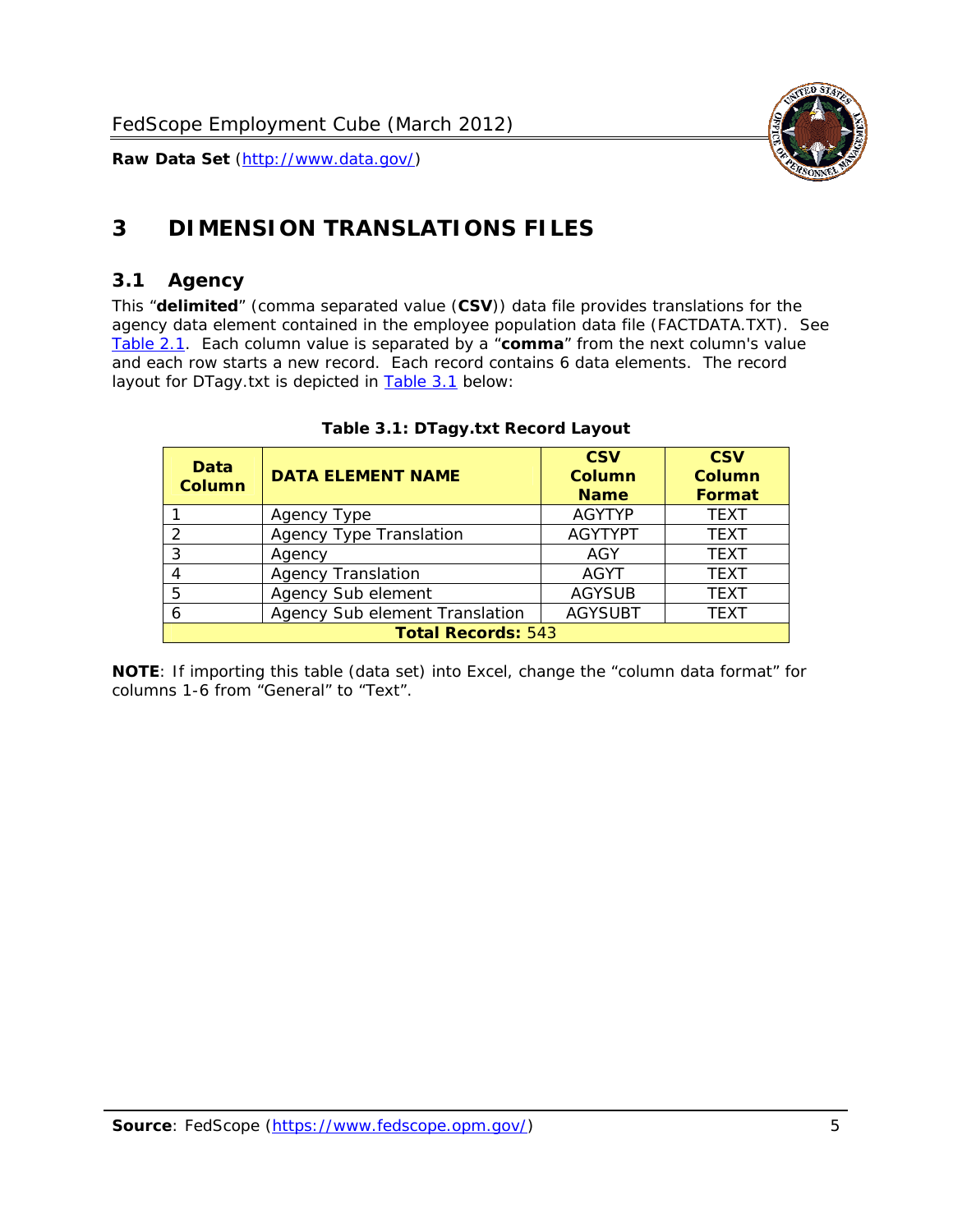

## <span id="page-6-0"></span>*3.2 Location*

<span id="page-6-4"></span><span id="page-6-2"></span>This "**delimited**" (comma separated value (**CSV**)) data file provides translations for the location data element contained in the employee population data file (FACTDATA.TXT). See [Table 2.1.](#page-4-1) Each column value is separated by a "**comma**" from the next column's value and each row starts a new record. Each record contains 4 data elements. The record layout for DTloc.txt is depicted in [Table 3.2](#page-6-4) below:

| Data<br><b>Column</b>     | <b>DATA ELEMENT NAME</b>         | <b>CSV</b><br>Column<br><b>Name</b> | <b>CSV</b><br><b>Column</b><br><b>Format</b> |
|---------------------------|----------------------------------|-------------------------------------|----------------------------------------------|
|                           | Location Type                    | <b>LOCTYP</b>                       | <b>TEXT</b>                                  |
|                           | Location Type Translation        | <b>LOCTYPT</b>                      | <b>TFXT</b>                                  |
| ົ                         | State/Country                    | LOC.                                | <b>TEXT</b>                                  |
|                           | <b>State/Country Translation</b> | LOCT                                | <b>TFXT</b>                                  |
| <b>Total Records: 219</b> |                                  |                                     |                                              |

#### **Table 3.2: DTloc.txt Record Layout**

**NOTE**: If importing this table (data set) into Excel, change the "column data format" for columns 1-4 from "General" to "Text".

#### <span id="page-6-1"></span>*3.3 Age*

<span id="page-6-5"></span><span id="page-6-3"></span>This "**delimited**" (comma separated value (**CSV**)) data file provides translations for the age data element contained in the employee population data file (FACTDATA.TXT). See [Table](#page-4-1) [2.1](#page-4-1). Each column value is separated by a "**comma**" from the next column's value and each row starts a new record. Each record contains 2 data elements. The record layout for DTagelvl.txt is depicted in **[Table 3.3](#page-6-5)** below:

| Data<br><b>Column</b>    | <b>DATA ELEMENT NAME</b> | <b>CSV</b><br>Column<br><b>Name</b> | <b>CSV</b><br>Column<br><b>Format</b> |
|--------------------------|--------------------------|-------------------------------------|---------------------------------------|
|                          | Aae                      | AGFI VI                             | TFXT                                  |
|                          | Age Translation          | AGFI VI T                           | TFXT                                  |
| <b>Total Records: 12</b> |                          |                                     |                                       |

#### **Table 3.3: DTagelvl.txt Record Layout**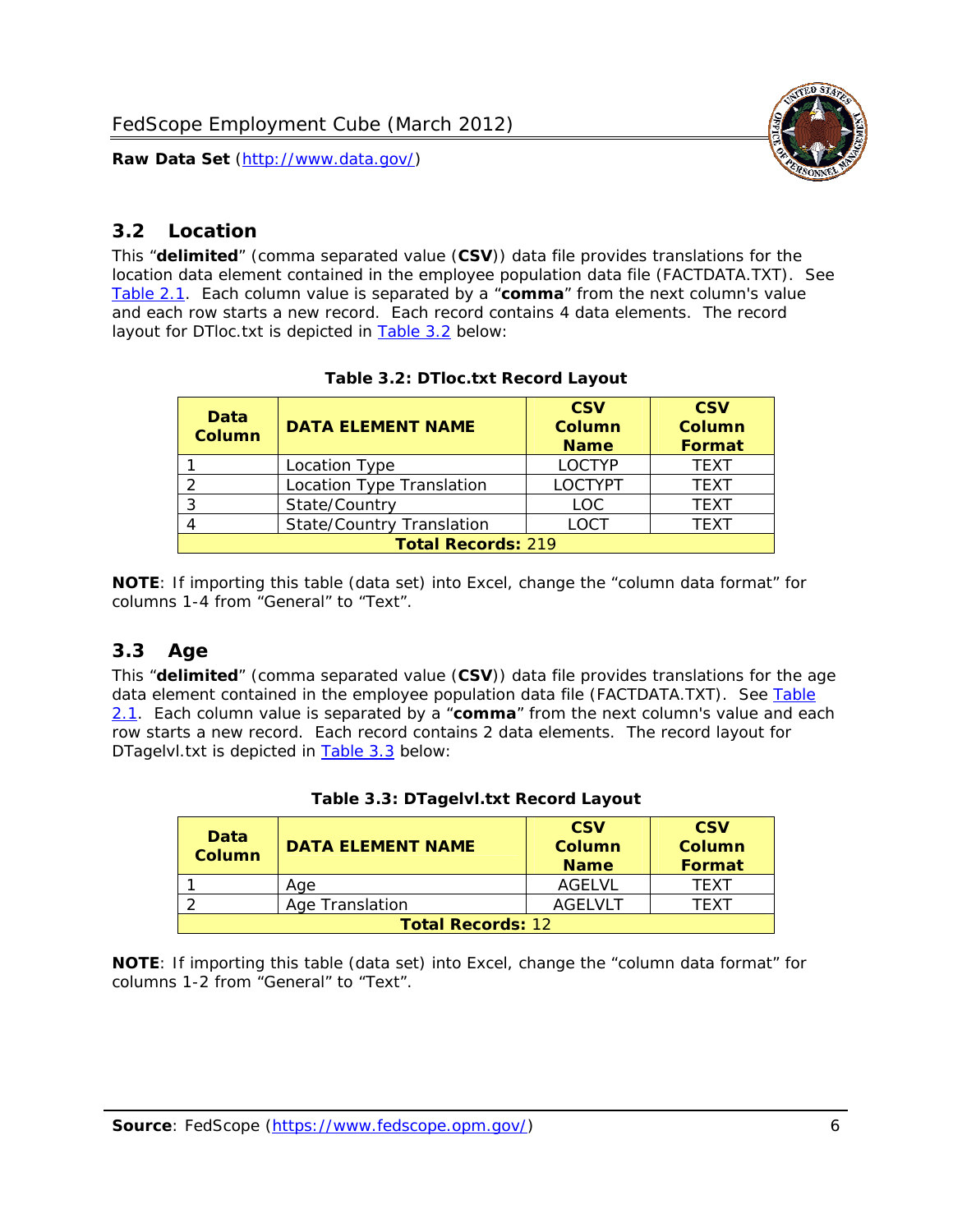

## <span id="page-7-0"></span>*3.4 Education Level*

<span id="page-7-2"></span><span id="page-7-1"></span>This "**delimited**" (comma separated value (**CSV**)) data file provides translations for the education level data element contained in the employee population data file (FACTDATA.TXT). See [Table 2.1](#page-4-1). Each column value is separated by a "**comma**" from the next column's value and each row starts a new record. Each record contains 4 data elements. The record layout for DTedlvl.txt is depicted in [Table 3.4](#page-7-2) below:

| Data<br><b>Column</b>    | <b>DATA ELEMENT NAME</b>                | <b>CSV</b><br><b>Column</b><br><b>Name</b> | <b>CSV</b><br><b>Column</b><br><b>Format</b> |
|--------------------------|-----------------------------------------|--------------------------------------------|----------------------------------------------|
|                          | <b>Education Level Type</b>             | <b>EDLVLTYP</b>                            | <b>TEXT</b>                                  |
|                          | <b>Education Level Type Translation</b> | <b>EDLVLTYPT</b>                           | <b>TEXT</b>                                  |
|                          | <b>Education Level</b>                  | <b>EDLVL</b>                               | <b>TEXT</b>                                  |
|                          | <b>Education Level Translation</b>      | <b>EDLVLT</b>                              | <b>TEXT</b>                                  |
| <b>Total Records: 24</b> |                                         |                                            |                                              |

#### **Table 3.4: DTedlvl.txt Record Layout**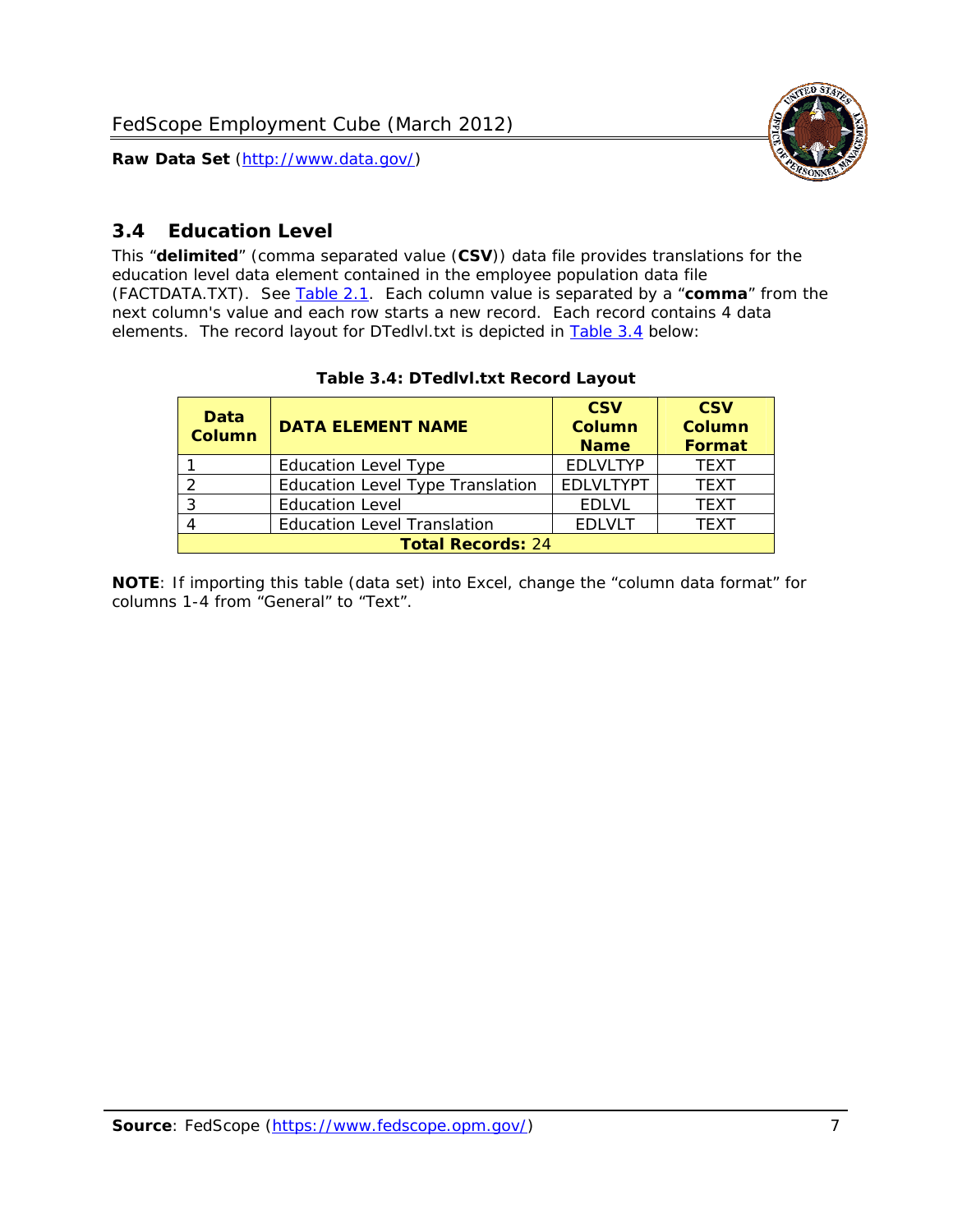

## <span id="page-8-0"></span>*3.5 General Schedule & Equivalent Grade*

This "**delimited**" (comma separated value (**CSV**)) data file provides translations for the general schedule & equivalent grade data element contained in the employee population data file (FACTDATA.TXT). See [Table 2.1](#page-4-1). Each column value is separated by a "**comma**" from the next column's value and each row starts a new record. Each record contains 1 data element. The record layout for DTgsegrd.txt is depicted in [Table 3.5](#page-8-4) below:

#### **Table 3.5: DTgsegrd.txt Record Layout**

<span id="page-8-4"></span><span id="page-8-2"></span>

| Data<br><b>Column</b>    | DATA FI FMFNT NAMF                  | <b>CSV</b><br>Column<br><b>Name</b> | <b>CSV</b><br>Column<br>Format |
|--------------------------|-------------------------------------|-------------------------------------|--------------------------------|
|                          | General Schedule & Equivalent Grade | GSEGRD                              | TFXT                           |
| <b>Total Records: 17</b> |                                     |                                     |                                |

**NOTE**: If importing this table (data set) into Excel, change the "column data format" for column 1-from "General" to "Text".

#### <span id="page-8-1"></span>*3.6 Length of Service*

<span id="page-8-5"></span>This "**delimited**" (comma separated value (**CSV**)) data file provides translations for the length of service data element contained in the employee population data file (FACTDATA.TXT). See [Table 2.1](#page-4-1). Each column value is separated by a "**comma**" from the next column's value and each row starts a new record. Each record contains 2 data elements. The record layout for DTloslvl.txt is depicted in [Table 3.6](#page-8-5) below:

<span id="page-8-3"></span>

| Data<br><b>Column</b>    | <b>DATA ELEMENT NAME</b>      | <b>CSV</b><br><b>Column</b><br><b>Name</b> | <b>CSV</b><br>Column<br>Format |
|--------------------------|-------------------------------|--------------------------------------------|--------------------------------|
|                          | Length of Service             | LOSLVL                                     | TFXT                           |
|                          | Length of Service Translation | LOSI VLT                                   | TFXT                           |
| <b>Total Records: 11</b> |                               |                                            |                                |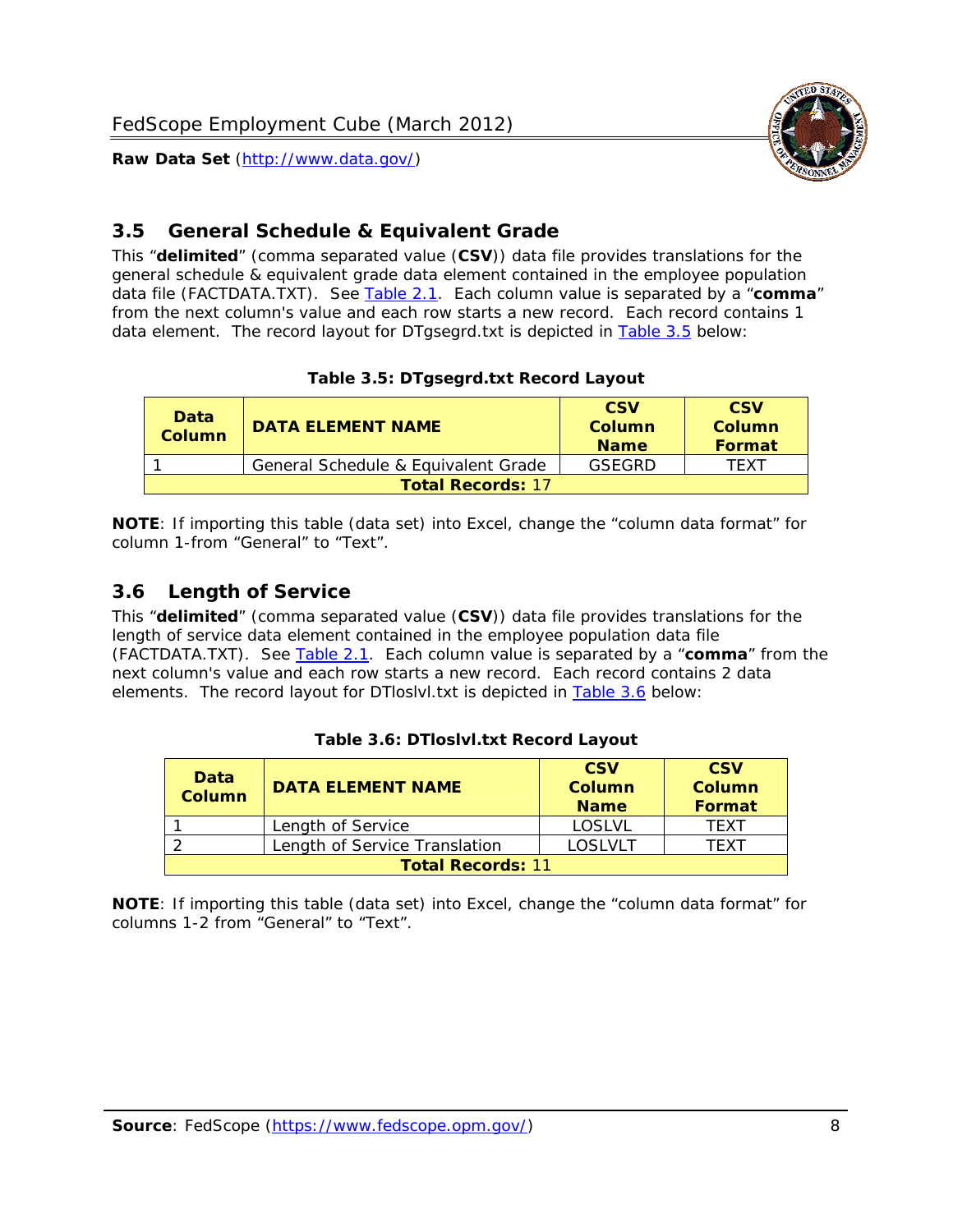

#### <span id="page-9-0"></span>*3.7 Occupation*

<span id="page-9-4"></span>This "**delimited**" (comma separated value (**CSV**)) data file provides translations for the occupation data element contained in the employee population data file (FACTDATA.TXT). See [Table 2.1](#page-4-1). Each column value is separated by a "**comma**" from the next column's value and each row starts a new record. Each record contains 6 data elements. The record layout for DTocc.txt is depicted in [Table 3.7](#page-9-4) below:

<span id="page-9-2"></span>

| Data<br><b>Column</b>     | <b>DATA ELEMENT NAME</b>      | <b>CSV</b><br>Column<br><b>Name</b> | <b>CSV</b><br><b>Column</b><br><b>Format</b> |
|---------------------------|-------------------------------|-------------------------------------|----------------------------------------------|
|                           | Occupation Type               | <b>OCCTYP</b>                       | <b>TEXT</b>                                  |
|                           | Occupation Type Translation   | <b>OCCTYPT</b>                      | <b>TEXT</b>                                  |
| 3                         | <b>Occupation Family</b>      | <b>OCCFAM</b>                       | <b>TEXT</b>                                  |
|                           | Occupation Family Translation | <b>OCCFAMT</b>                      | <b>TEXT</b>                                  |
| 5                         | Occupation                    | <b>OCC</b>                          | <b>TEXT</b>                                  |
|                           | <b>Occupation Translation</b> | <b>OCCT</b>                         | <b>TEXT</b>                                  |
| <b>Total Records: 689</b> |                               |                                     |                                              |

#### **Table 3.7: DTocc.txt Record Layout**

**NOTE**: If importing this table (data set) into Excel, change the "column data format" for columns 1-6 from "General" to "Text".

#### <span id="page-9-1"></span>*3.8 Occupation Category*

<span id="page-9-5"></span>This "**delimited**" (comma separated value (**CSV**)) data file provides translations for the occupation category data element contained in the employee population data file (FACTDATA.TXT). See [Table 2.1](#page-4-1). Each column value is separated by a "**comma**" from the next column's value and each row starts a new record. Each record contains 2 data elements. The record layout for DTpatco.txt is depicted in [Table 3.8](#page-9-5) below:

<span id="page-9-3"></span>

| Data<br><b>Column</b>   | <b>DATA ELEMENT NAME</b>        | <b>CSV</b><br>Column<br><b>Name</b> | <b>CSV</b><br>Column<br>Format |  |
|-------------------------|---------------------------------|-------------------------------------|--------------------------------|--|
|                         | <b>Occupation Category</b>      | <b>PATCO</b>                        | <b>TFXT</b>                    |  |
|                         | Occupation Category Translation | <b>PATCOT</b>                       | TFXT                           |  |
| <b>Total Records: 7</b> |                                 |                                     |                                |  |

|  |  | Table 3.8: DTpatco.txt Record Layout |  |  |
|--|--|--------------------------------------|--|--|
|--|--|--------------------------------------|--|--|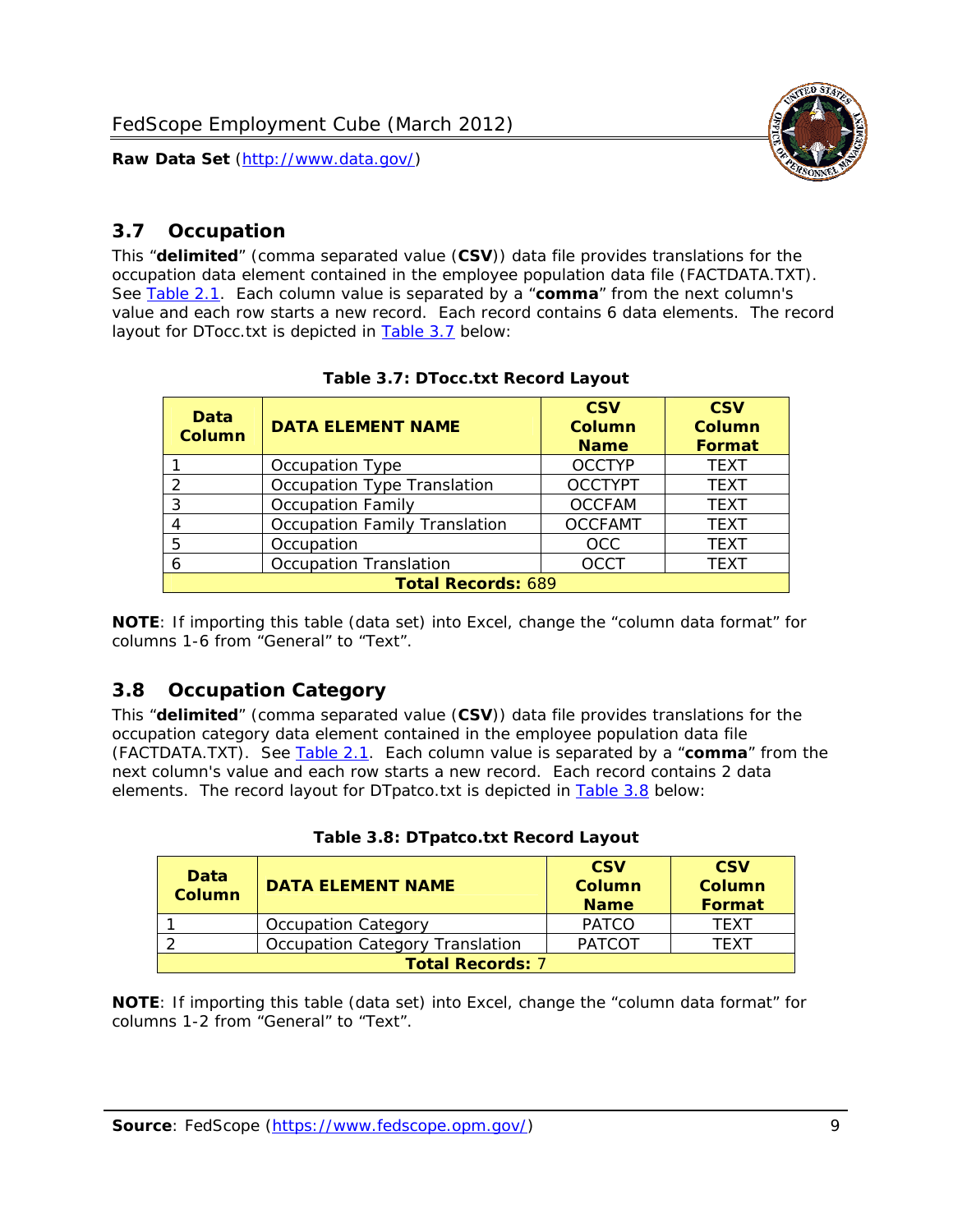

## <span id="page-10-0"></span>*3.9 Pay Plan & Grade*

<span id="page-10-4"></span>This "**delimited**" (comma separated value (**CSV**)) data file provides translations for the pay plan & grade data element contained in the employee population data file (FACTDATA.TXT). See [Table 2.1](#page-4-1). Each column value is separated by a "**comma**" from the next column's value and each row starts a new record. Each record contains 7 data elements. The record layout for DTppgrd.txt is depicted in **Table 3.9** below:

<span id="page-10-2"></span>

| Data<br>Column              | <b>DATA ELEMENT NAME</b>   | <b>CSV</b><br>Column<br><b>Name</b> | <b>CSV</b><br>Column<br><b>Format</b> |  |
|-----------------------------|----------------------------|-------------------------------------|---------------------------------------|--|
|                             | Pay Plan Type              | <b>PPTYP</b>                        | <b>TEXT</b>                           |  |
| $\mathcal{P}$               | Pay Plan Type Translation  | <b>PPTYPT</b>                       | <b>TEXT</b>                           |  |
| 3                           | Pay Plan Group             | <b>PPGROUP</b>                      | <b>TEXT</b>                           |  |
|                             | Pay Plan Group Translation | <b>PPGROUPT</b>                     | <b>TEXT</b>                           |  |
| 5                           | Pay Plan                   | <b>PAYPLAN</b>                      | <b>TEXT</b>                           |  |
| 6                           | Pay Plan Translation       | <b>PAYPLANT</b>                     | <b>TEXT</b>                           |  |
|                             | Pay Plan & Grade           | <b>PPGRD</b>                        | <b>TEXT</b>                           |  |
| <b>Total Records: 1,061</b> |                            |                                     |                                       |  |

#### **Table 3.9: DTppgrd.txt Record Layout**

**NOTE**: If importing this table (data set) into Excel, change the "column data format" for columns 1-7 from "General" to "Text".

# <span id="page-10-1"></span>*3.10 Salary Level*

<span id="page-10-5"></span><span id="page-10-3"></span>This "**delimited**" (comma separated value (**CSV**)) data file provides translations for the salary level data element contained in the employee population data file (FACTDATA.TXT). See [Table 2.1](#page-4-1). Each column value is separated by a "**comma**" from the next column's value and each row starts a new record. Each record contains 2 data elements. The record layout for DTsallvl.txt is depicted in [Table 3.10](#page-10-5) below:

| <b>Data</b><br><b>Column</b> | <b>DATA ELEMENT NAME</b>        | <b>CSV</b><br>Column<br><b>Name</b> | <b>CSV</b><br>Column<br><b>Format</b> |
|------------------------------|---------------------------------|-------------------------------------|---------------------------------------|
|                              | Salary Level                    | <b>SALLVL</b>                       | TFXT                                  |
|                              | <b>Salary Level Translation</b> | SAI I VI T                          | TEXT                                  |
| <b>Total Records: 19</b>     |                                 |                                     |                                       |

| Table 3.10: DTsallvl.txt Record Layout |
|----------------------------------------|
|----------------------------------------|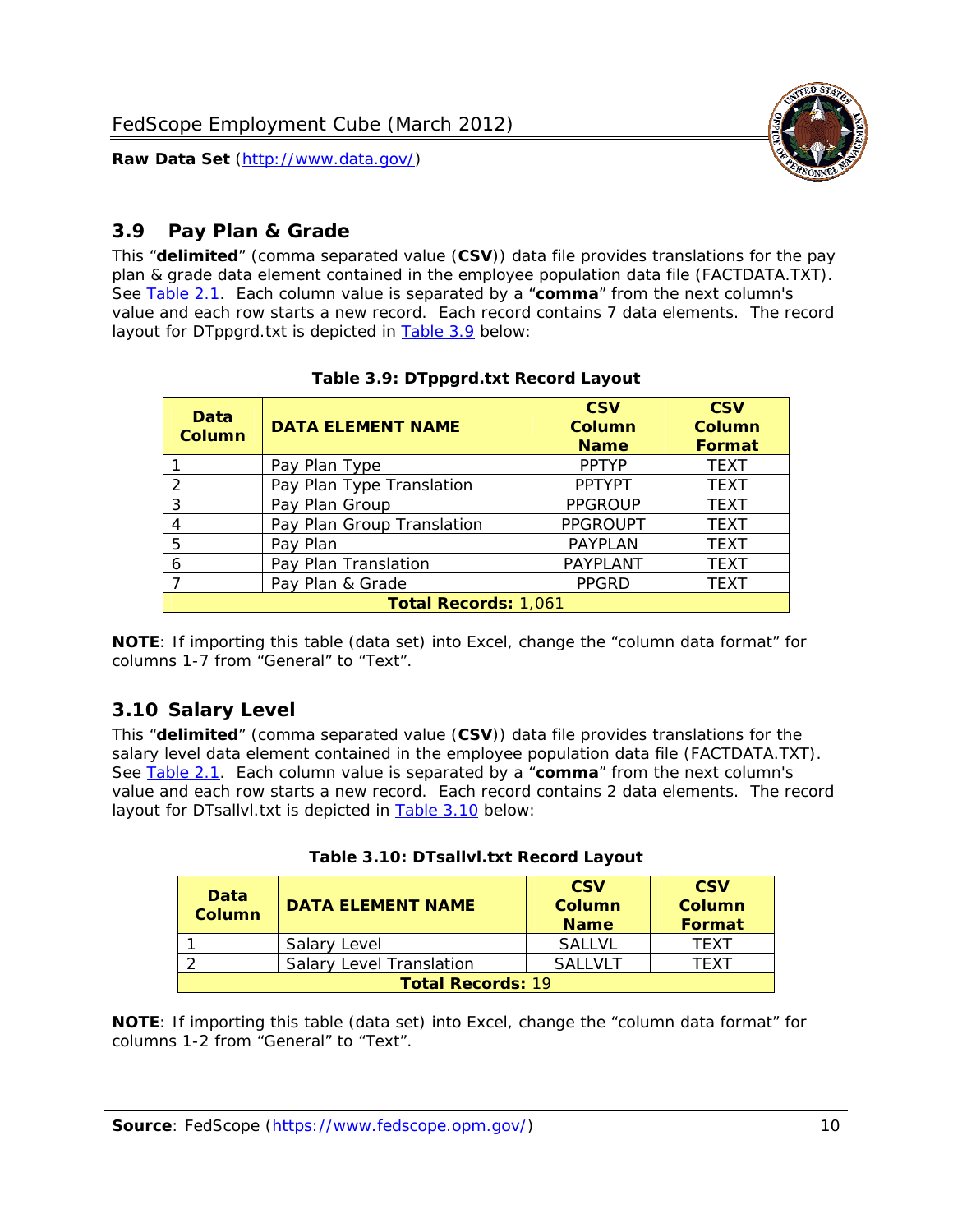

#### <span id="page-11-0"></span>*3.11 STEM Occupations*

<span id="page-11-4"></span>This "**delimited**" (comma separated value (**CSV**)) data file provides translations for the STEM occupations data element contained in the employee population data file (FACTDATA.TXT). See [Table 2.1](#page-4-1). Each column value is separated by a "**comma**" from the next column's value and each row starts a new record. Each record contains 6 data elements. The record layout for DTstemocc.txt is depicted in [Table 3.11](#page-11-4) below:

<span id="page-11-2"></span>

| <b>Data</b><br><b>Column</b> | <b>DATA ELEMENT NAME</b>                     | <b>CSV</b><br><b>Column</b><br><b>Name</b> | <b>CSV</b><br><b>Column</b><br>Format |
|------------------------------|----------------------------------------------|--------------------------------------------|---------------------------------------|
|                              | <b>STEM Occupation Aggregate</b>             | <b>STEMAGG</b>                             | <b>TEXT</b>                           |
|                              | <b>STEM Occupation Aggregate Translation</b> | <b>STEMAGGT</b>                            | <b>TEXT</b>                           |
| 3                            | <b>STEM Occupation Type</b>                  | <b>STEMTYP</b>                             | <b>TFXT</b>                           |
|                              | <b>STEM Occupation Type Translation</b>      | <b>STEMTYPT</b>                            | <b>TEXT</b>                           |
| 5                            | <b>STEM Occupation</b>                       | <b>STEMOCC</b>                             | <b>TEXT</b>                           |
|                              | <b>STEM Occupation Translation</b>           | <b>STEMOCCT</b>                            | <b>TEXT</b>                           |
| <b>Total Records: 69</b>     |                                              |                                            |                                       |

#### **Table 3.11: DTstemocc.txt Record Layout**

**NOTE**: If importing this table (data set) into Excel, change the "column data format" for columns 1-6 from "General" to "Text".

# <span id="page-11-1"></span>*3.12 Supervisory Status*

This "**delimited**" (comma separated value (**CSV**)) data file provides translations for the supervisory status data element contained in the employee population data file (FACTDATA.TXT). See [Table 2.1](#page-4-1). Each column value is separated by a "**comma**" from the next column's value and each row starts a new record. Each record contains 4 data elements. The record layout for DTsuper.txt is depicted in [Table 3.12](#page-11-5) below:

<span id="page-11-5"></span><span id="page-11-3"></span>

| Data<br><b>Column</b>   | <b>DATA ELEMENT NAME</b>              | <b>CSV</b><br>Column<br><b>Name</b> | <b>CSV</b><br><b>Column</b><br>Format |  |
|-------------------------|---------------------------------------|-------------------------------------|---------------------------------------|--|
|                         | <b>Supervisory Status Type</b>        | <b>SUPFRTYP</b>                     | <b>TEXT</b>                           |  |
|                         | Supervisory Status Type Translation   | <b>SUPERTYPT</b>                    | <b>TEXT</b>                           |  |
|                         | <b>Supervisory Status</b>             | <b>SUPERVIS</b>                     | <b>TEXT</b>                           |  |
|                         | <b>Supervisory Status Translation</b> | <b>SUPERVIST</b>                    | <b>TEXT</b>                           |  |
| <b>Total Records: 7</b> |                                       |                                     |                                       |  |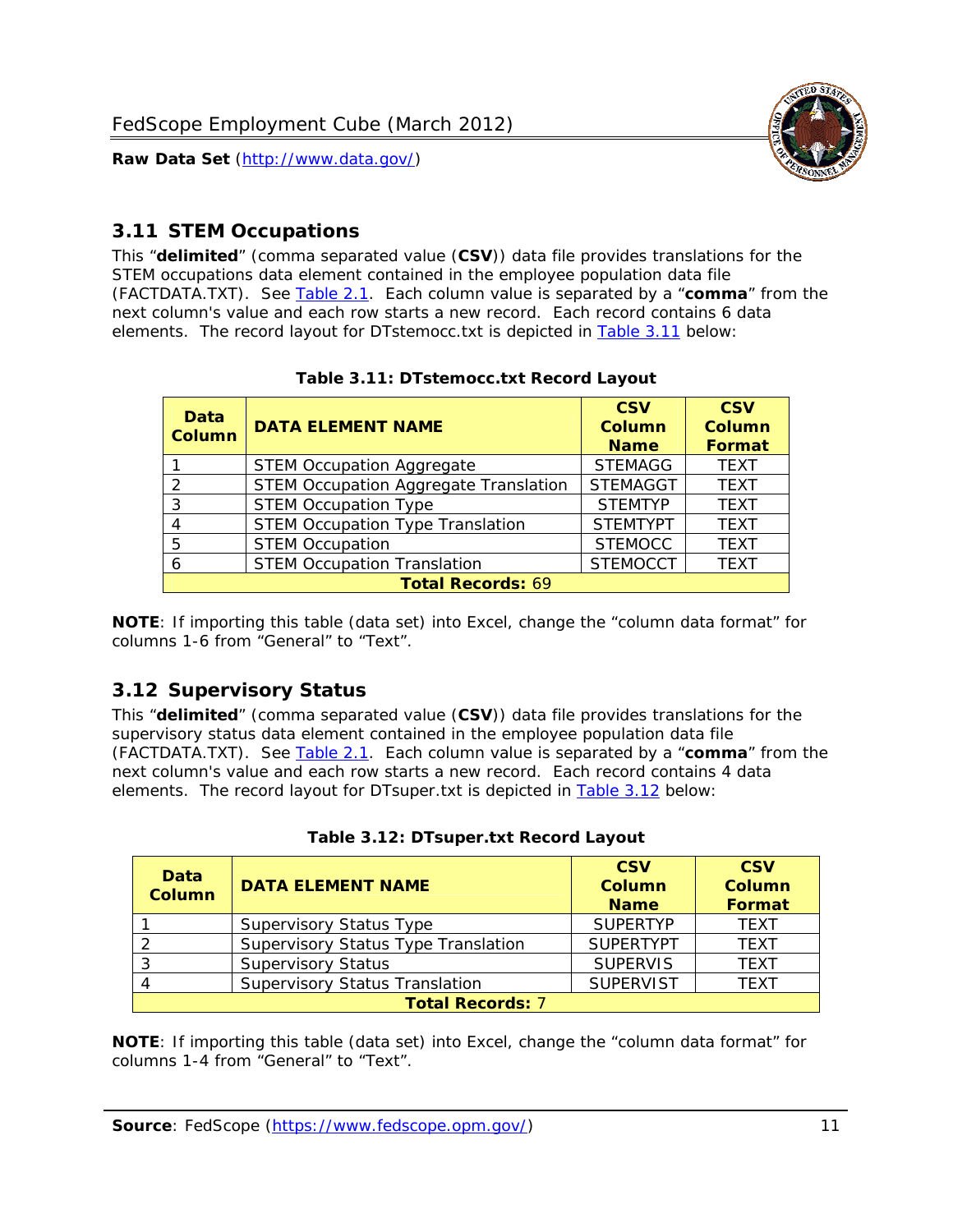

# <span id="page-12-0"></span>*3.13 Type of Appointment*

This "**delimited**" (comma separated value (**CSV**)) data file provides translations for the type of appointment data element contained in the employee population data file (FACTDATA.TXT). See [Table 2.1](#page-4-1). Each column value is separated by a "**comma**" from the next column's value and each row starts a new record. Each record contains 4 data elements. The record layout for DTtoa.txt is depicted in [Table 3.13](#page-12-4) below:

<span id="page-12-4"></span><span id="page-12-2"></span>

| Data<br><b>Column</b>    | <b>DATA ELEMENT NAME</b>             | <b>CSV</b><br><b>Column</b><br><b>Name</b> | <b>CSV</b><br><b>Column</b><br>Format |  |
|--------------------------|--------------------------------------|--------------------------------------------|---------------------------------------|--|
|                          | Type of Appointment Type             | <b>TOATYP</b>                              | <b>TEXT</b>                           |  |
|                          | Type of Appointment Type Translation | <b>TOATYPT</b>                             | <b>TEXT</b>                           |  |
|                          | Type of Appointment                  | TOA                                        | <b>TEXT</b>                           |  |
|                          | Type of Appointment Translation      | <b>TOAT</b>                                | <b>TEXT</b>                           |  |
| <b>Total Records: 21</b> |                                      |                                            |                                       |  |

#### **Table 3.13: DTtoa.txt Record Layout**

**NOTE**: If importing this table (data set) into Excel, change the "column data format" for columns 1-4 from "General" to "Text".

#### <span id="page-12-1"></span>*3.14 Work Schedule*

<span id="page-12-5"></span>This "**delimited**" (comma separated value (**CSV**)) data file provides translations for the work schedule data element contained in the employee population data file (FACTDATA.TXT). See [Table 2.1](#page-4-1). Each column value is separated by a "**comma**" from the next column's value and each row starts a new record. Each record contains 4 data elements. The record layout for DTwrksch.txt is depicted in [Table 3.14](#page-12-5) below:

<span id="page-12-3"></span>

| Data<br>Column           | <b>DATA ELEMENT NAME</b>       | <b>CSV</b><br><b>Column</b><br><b>Name</b> | <b>CSV</b><br>Column<br><b>Format</b> |  |
|--------------------------|--------------------------------|--------------------------------------------|---------------------------------------|--|
|                          | Work Schedule Type             | <b>WSTYP</b>                               | <b>TEXT</b>                           |  |
| 2                        | Work Schedule Type Translation | <b>WSTYPT</b>                              | <b>TFXT</b>                           |  |
| 3                        | Work Schedule                  | <b>WORKSCH</b>                             | <b>TFXT</b>                           |  |
|                          | Work Schedule Translation      | <b>WORKSCHT</b>                            | <b>TFXT</b>                           |  |
| <b>Total Records: 12</b> |                                |                                            |                                       |  |

| Table 3.14: DTwrksch.txt Record Layout |
|----------------------------------------|
|----------------------------------------|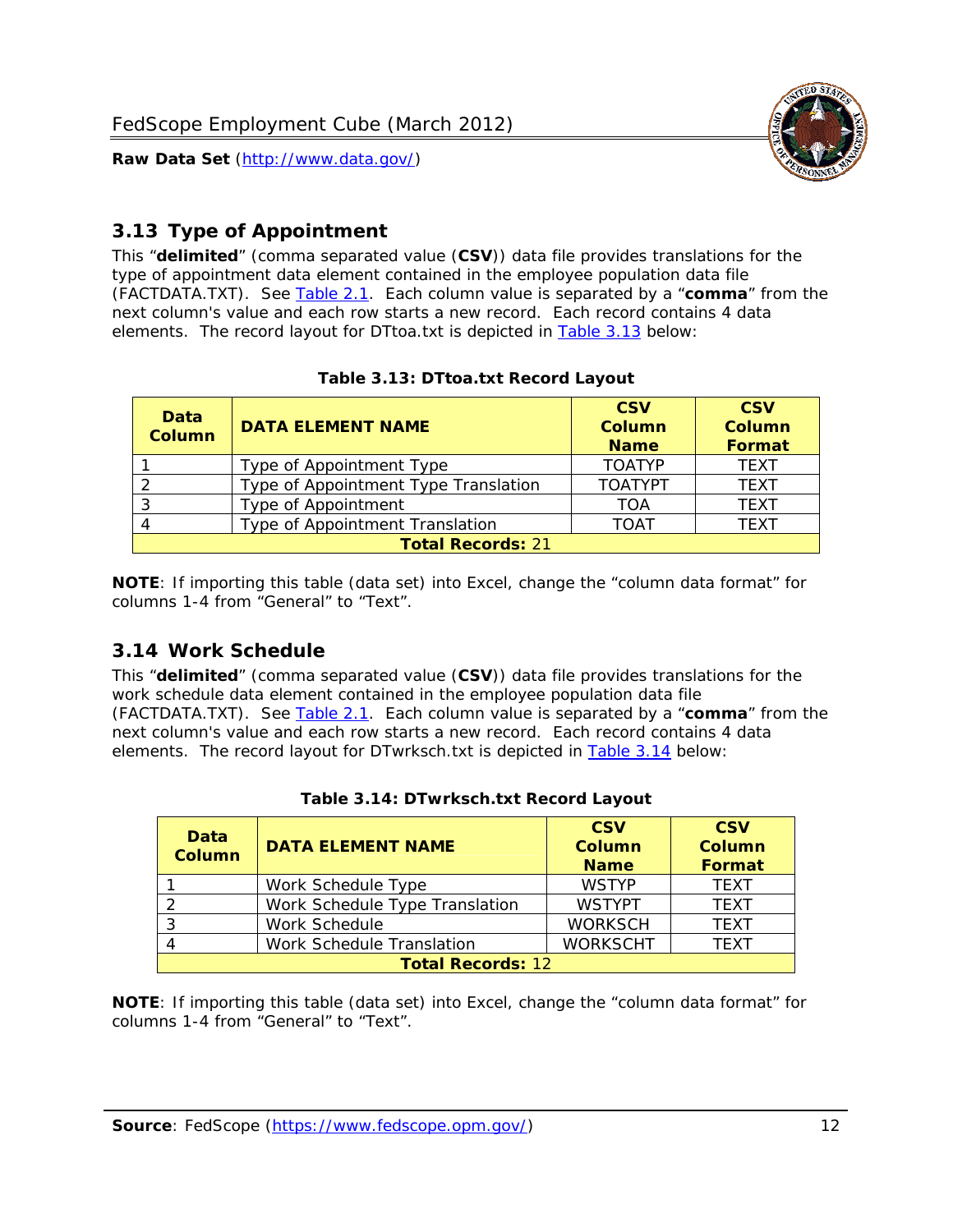

#### <span id="page-13-0"></span>*3.15 Work Status*

<span id="page-13-4"></span><span id="page-13-2"></span>This "**delimited**" (comma separated value (**CSV**)) data file provides translations for the work status data element contained in the employee population data file (FACTDATA.TXT). See [Table 2.1](#page-4-1). Each column value is separated by a "**comma**" from the next column's value and each row starts a new record. Each record contains 2 data elements. The record layout for DTwkstat.txt is depicted in [Table 3.15](#page-13-4) below:

| Data<br><b>Column</b>   | <b>DATA ELEMENT NAME</b> | <b>CSV</b><br>Column<br><b>Name</b> | <b>CSV</b><br>Column<br><b>Format</b> |
|-------------------------|--------------------------|-------------------------------------|---------------------------------------|
|                         | <b>Work Status</b>       | <b>WORKSTAT</b>                     | TFXT                                  |
|                         | Work Status Translation  | <b>WORKSTATT</b>                    | TFXT                                  |
| <b>Total Records: 2</b> |                          |                                     |                                       |

#### **Table 3.15: DTwkstat.txt Record Layout**

**NOTE**: If importing this table (data set) into Excel, change the "column data format" for columns 1-2 from "General" to "Text".

#### <span id="page-13-1"></span>*3.16 Date*

<span id="page-13-5"></span><span id="page-13-3"></span>This "**delimited**" (comma separated value (**CSV**)) data file provides translations for the status file month date data element contained in the employee population data file (FACTDATA.TXT). See [Table 2.1](#page-4-1). Each column value is separated by a "**comma**" from the next column's value and each row starts a new record. Each record contains 2 data elements. The record layout for DTdate.txt is depicted in [Table 3.16](#page-13-5) below:

| Data<br><b>Column</b>   | <b>DATA ELEMENT NAME</b> | <b>CSV</b><br>Column<br><b>Name</b> | <b>CSV</b><br>Column<br><b>Format</b> |
|-------------------------|--------------------------|-------------------------------------|---------------------------------------|
|                         | File Date                | <b>DATECODE</b>                     | TFXT                                  |
|                         | File Date Translation    | <b>DATECODET</b>                    | TFXT                                  |
| <b>Total Records: 1</b> |                          |                                     |                                       |

**Table 3.16: DTdate.txt Record Layout**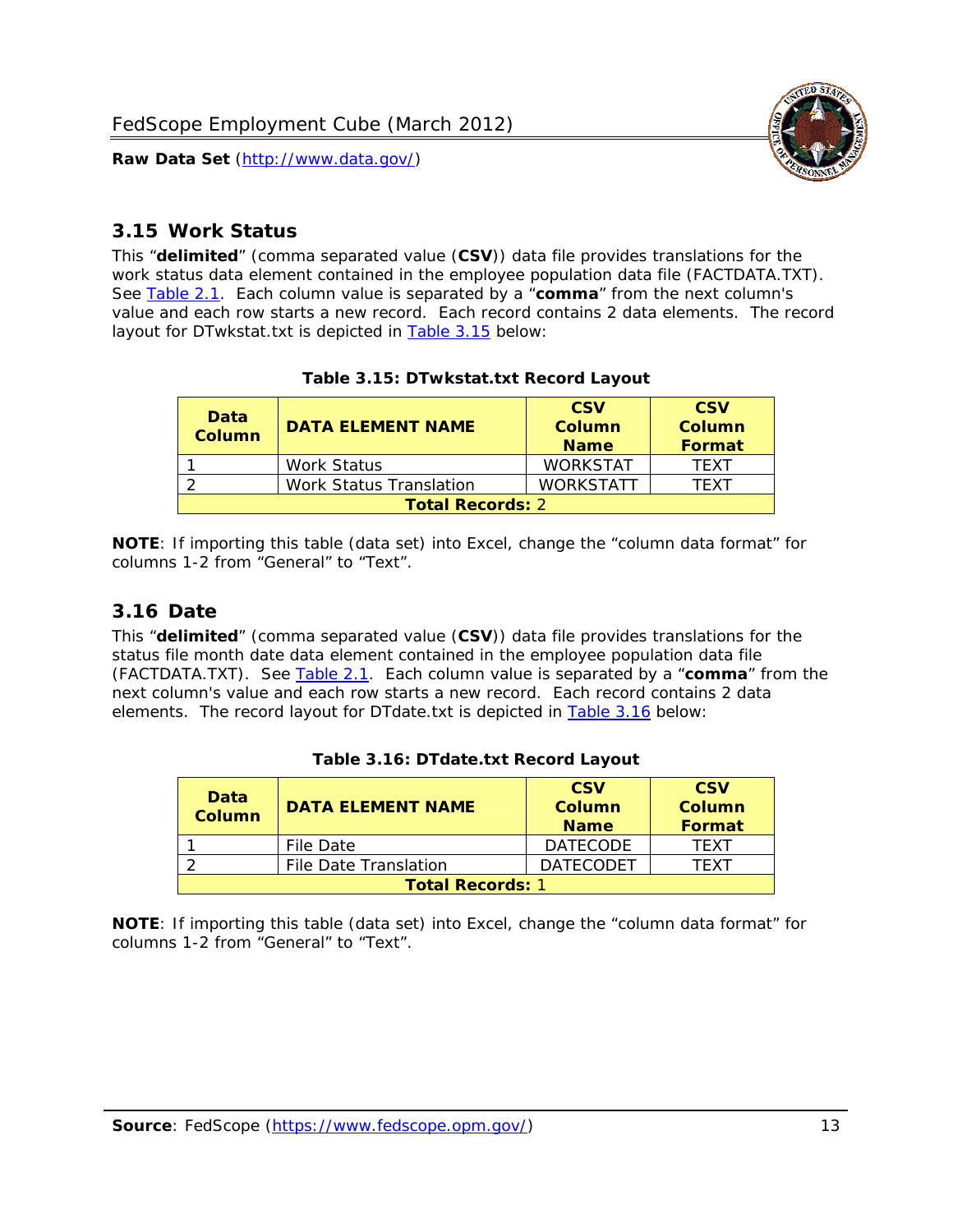<span id="page-14-0"></span>

There is no translation file for this data element. Every record in the employee population data file (FACTDATA.TXT) contains a value of "1" for this field. See Chapter [4.17](#page-16-8) for definition of **Employment**.

## <span id="page-14-1"></span>*3.18 Average Salary*

There is no translation file for this data element. See Chapter [4.18](#page-17-1) for definition of [Average](#page-17-1) [Salary](#page-17-1) [Average Salary.](#page-17-1)

#### <span id="page-14-2"></span>*3.19 Average Length of Service*

There is no translation file for this data element. See Chapter [4.19](#page-17-2) for definition of [Average](#page-17-2) Length of Service

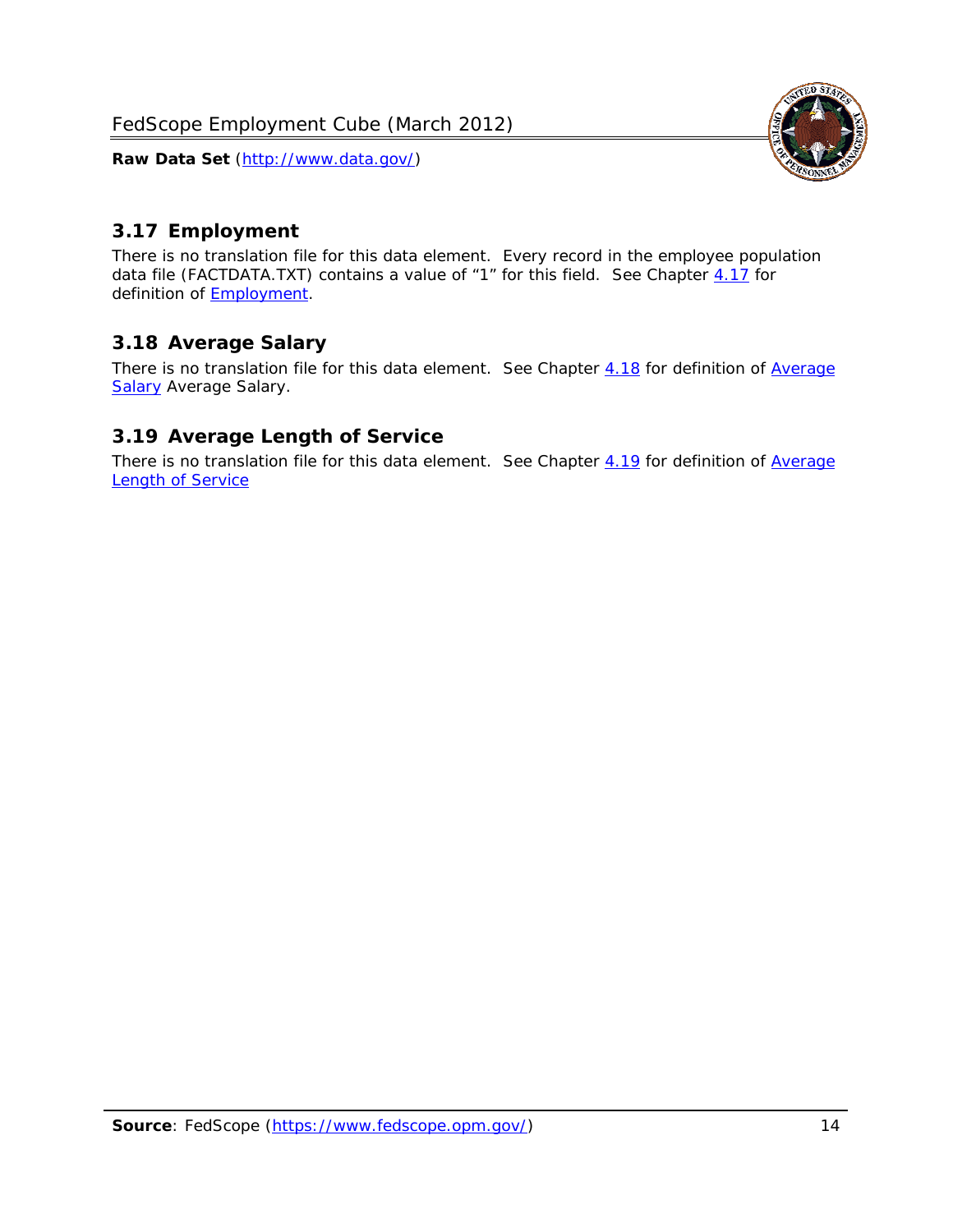

# <span id="page-15-0"></span>**4 DATA DEFINITIONS**

#### <span id="page-15-1"></span>*4.1 Agency*

The employing organization.

#### <span id="page-15-2"></span>*4.2 Location*

The official duty station of an employee. Locations in the United States are defined in terms of states. Locations outside the United States are defined in terms of countries and U.S. territories.

#### <span id="page-15-3"></span>*4.3 Age*

An employee's age. Age is displayed in five-year intervals, except for an initial interval of less than 20 years and a final interval of 65 years or more.

#### <span id="page-15-4"></span>*4.4 Education Level*

The extent of an employee's educational attainment from an accredited institution.

#### <span id="page-15-5"></span>*4.5 General Schedule & Equivalent Grade*

The General Schedule grade for pay plans in the General Schedule and Equivalent pay plan category (See [Pay Plan & Grade](#page-16-0)).

#### <span id="page-15-6"></span>*4.6 Length of Service*

The number of years of Federal civilian employment, creditable military service, and other service made creditable by specific legislation. Length of service is grouped by five-year intervals, except for:

- a. the initial intervals of less than 1 year, 1-2 years, and 3-4 years and
- b. the final interval of 35 years or more.

#### <span id="page-15-7"></span>*4.7 Occupation*

An employee's occupation as defined by the Office of Personnel Management (OPM).

#### <span id="page-15-8"></span>*4.8 Occupation Category*

Occupational categories are defined by the educational requirements of the occupation and the subject matter and level of difficulty or responsibility of the work.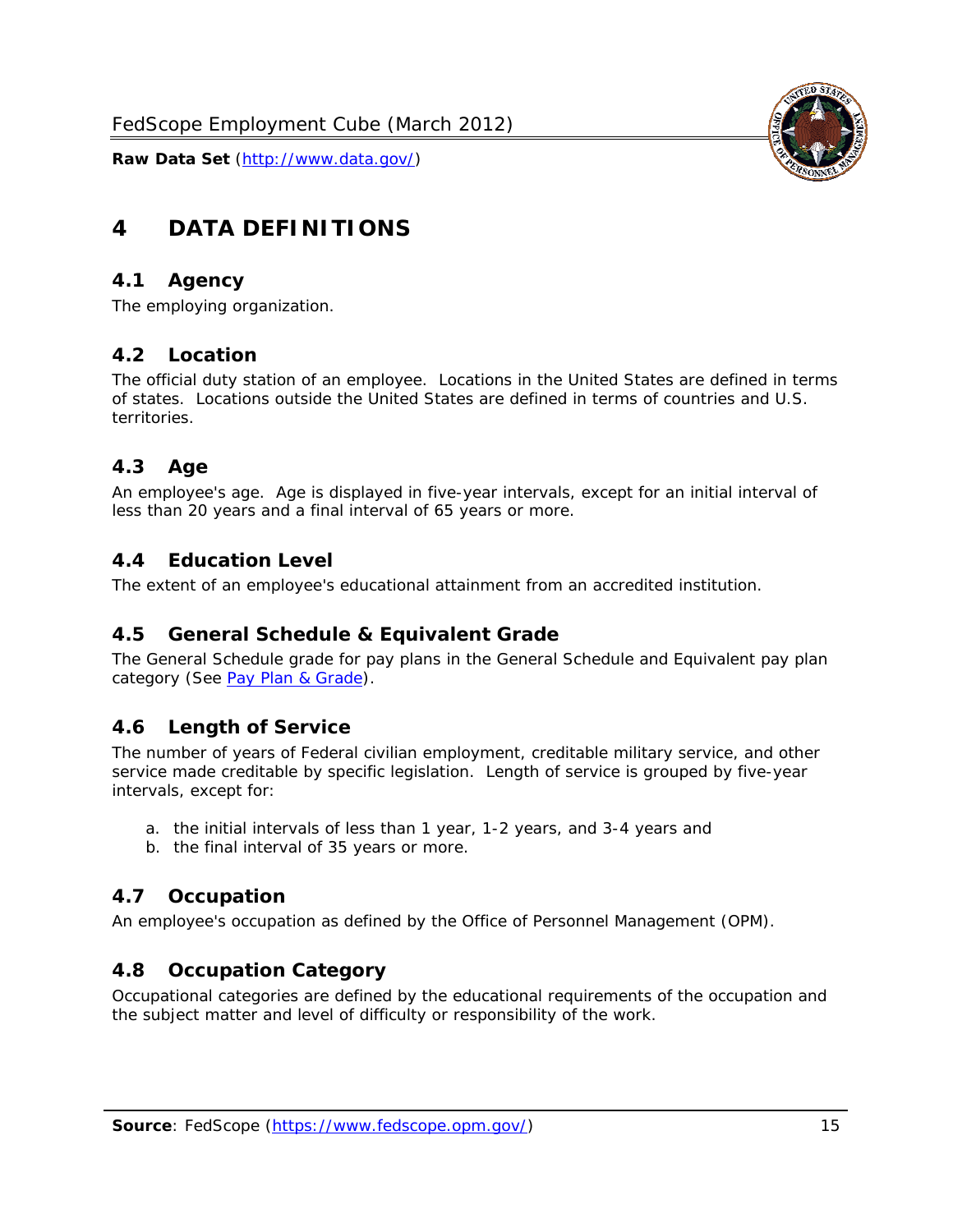

#### <span id="page-16-0"></span>*4.9 Pay Plan & Grade*

The pay system and, where applicable, the grade used to determine an employee's basic pay rate. Grade denotes a hierarchical position in a pay plan and is sometimes referred to as level, class, rank, or pay band.

## <span id="page-16-1"></span>*4.10 Salary Level*

An employee's adjusted basic pay, which is an annualized rate of pay. Adjusted basic pay is the sum of an employee's rate of basic pay plus any locality comparability payment and/or special pay adjustment for law enforcement officers. Salaries are grouped by \$10,000 intervals, except for an initial interval of less than \$20,000 and a final interval of \$180,000 or more.

An employee's actual earnings may be more or less than the annualized rate because of factors such as overtime, shift differentials, less than full time work, or leave without pay.

#### <span id="page-16-2"></span>*4.11 STEM Occupations*

Listing of occupations grouped into the following four occupational series:

- 1. **S**cience
- 2. **T**echnology
- 3. **E**ngineering
- 4. **M**athematics

#### <span id="page-16-3"></span>*4.12 Supervisory Status*

The nature of managerial, supervisory, or non-supervisory responsibility assigned to an employee's position.

#### <span id="page-16-4"></span>*4.13 Type of Appointment*

An employee's appointment in terms of permanence and competitiveness.

#### <span id="page-16-5"></span>*4.14 Work Schedule*

The time basis on which an employee is scheduled to work.

#### <span id="page-16-6"></span>*4.15 Work Status*

A combination of Type of Appointment and Work Schedule data elements. The Work Status data element is limited to "Non-Seasonal Full Time Permanent" and "Other Employees".

#### <span id="page-16-7"></span>*4.16 Date*

<span id="page-16-8"></span>The file date (e.g. March 2012 represented by 201203).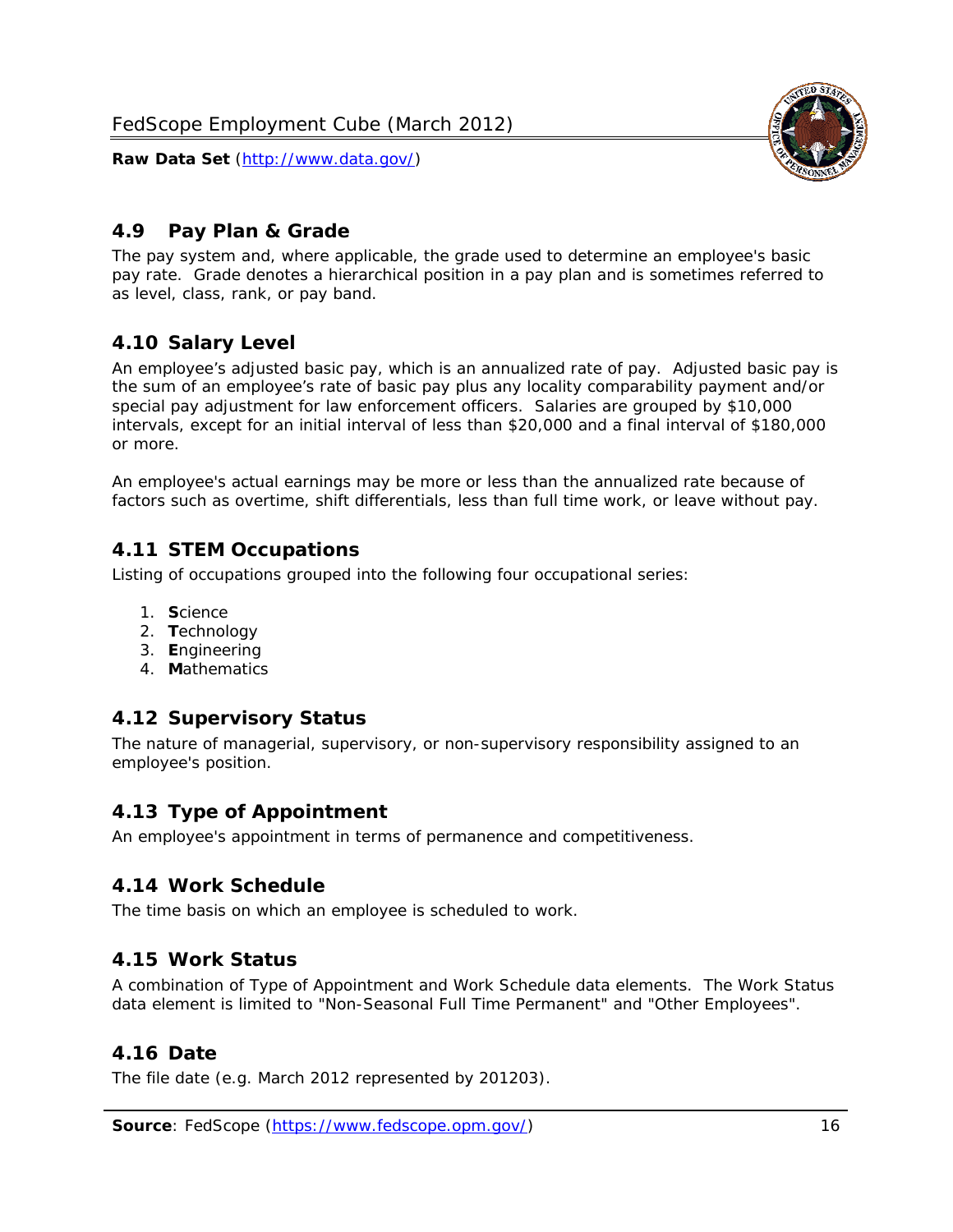

# <span id="page-17-0"></span>*4.17 Employment*

A measure representing the number of employees in pay status at the end of the quarter (or end of the pay period prior to the end of the quarter).

## <span id="page-17-1"></span>*4.18 Average Salary*

A measure representing the average adjusted basic pay, an annualized rate of pay. Adjusted basic pay is the sum of an employee's rate of basic pay and any locality comparability payment and/or special pay adjustment for law enforcement officers.

An employee's actual earnings may be more or less than the annualized rate because of factors such as overtime, shift differentials, less than full time work, or leave without pay.

Invalid salary values are excluded from the average. A large number of invalid values could invalidate the average. To obtain counts of invalid values, display the data using the Salary Level dimension (See [Salary Level\)](#page-16-1).

## <span id="page-17-2"></span>*4.19 Average Length of Service*

A measure representing the average number of years of Federal civilian employment and creditable military service.

Invalid values are excluded from the average. A large number of invalid values could invalidate the average. To obtain counts of invalid values, display the data using the Length of Service dimension (See [Length of Service](#page-15-6)).